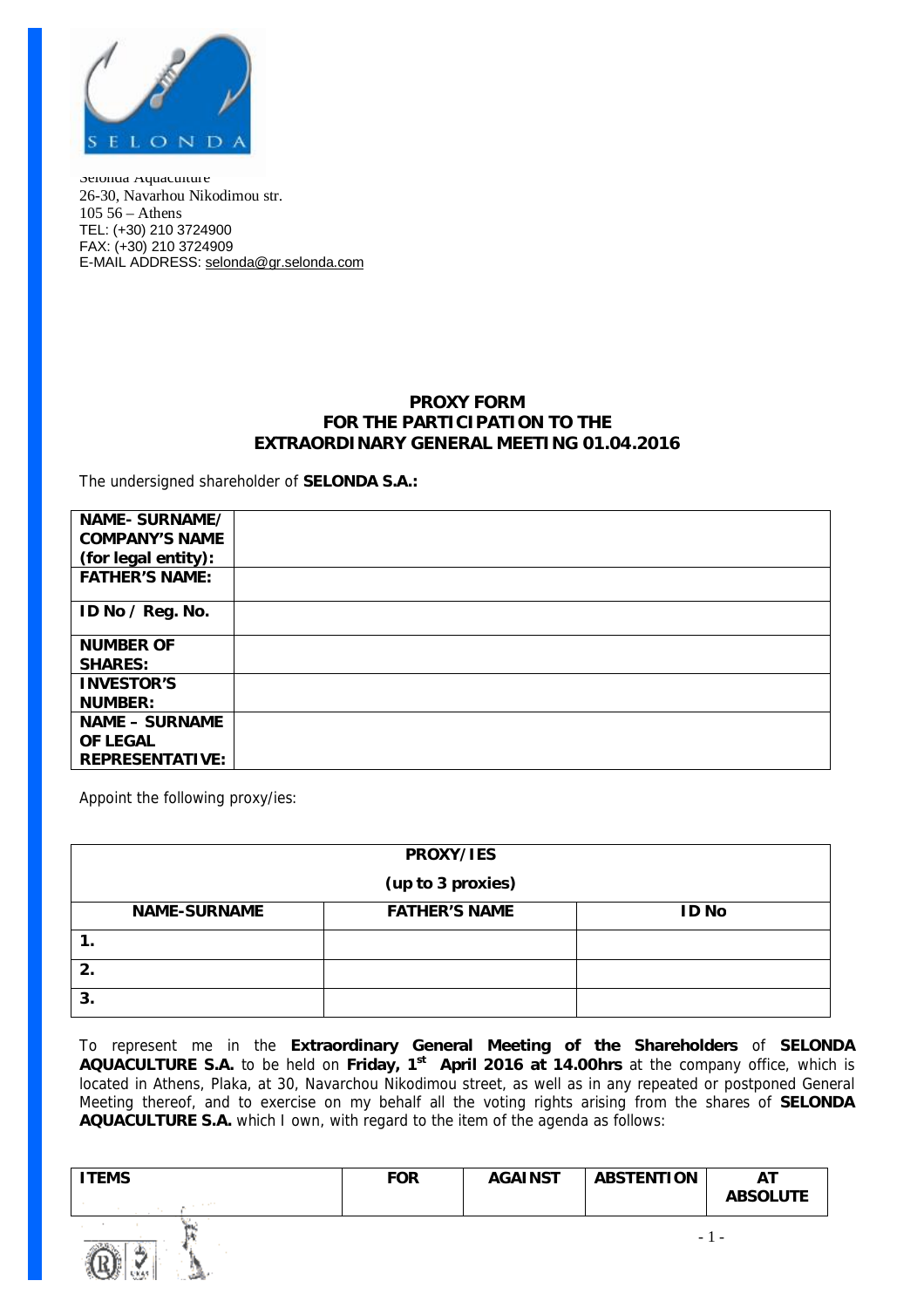

Selonda Aquaculture 26-30, Navarhou Nikodimou str. 105 56 – Athens TEL: (+30) 210 3724900 FAX: (+30) 210 3724909 E-MAIL ADDRESS: [selonda@gr.selonda.com](mailto:selonda@gr.selonda.com)

|                                            |  | <b>DISCRETION</b> |
|--------------------------------------------|--|-------------------|
|                                            |  |                   |
| <b>ITEM No.1:</b> Issuance of a common     |  |                   |
| secured bond loan up to the amount         |  |                   |
| of 30,000,000.00 Euro, according to        |  |                   |
| the provisions of L. 3156/2003, and        |  |                   |
| granting of authorization to the           |  |                   |
| Company's Board of Directors in            |  |                   |
| order to specify the particular terms      |  |                   |
| thereof.                                   |  |                   |
|                                            |  |                   |
| <b>ITEM</b><br>No.2:<br>Granting<br>of     |  |                   |
| authorization in accordance with           |  |                   |
| article 23 par. 1 of C.L. 2190/1920,       |  |                   |
| members of the Board<br>0f<br>to           |  |                   |
| Directors and<br>to<br>managers<br>to      |  |                   |
| participate in legal entities with a       |  |                   |
|                                            |  |                   |
| similar objective to that of the           |  |                   |
| Company.                                   |  |                   |
|                                            |  |                   |
|                                            |  |                   |
| <b>ITEM</b><br>No.3:<br>Approval<br>of     |  |                   |
| accordance<br>agreements in<br>with        |  |                   |
| article 23 <sup>ª</sup> of C.L. 2190/1920. |  |                   |
|                                            |  |                   |
|                                            |  |                   |
| <b>ITEM No.4:</b> Supplementation          |  |                   |
| specification of the authorization of      |  |                   |
| General<br>Meeting<br>of<br>the<br>the     |  |                   |
| shareholders<br>the<br>of<br>Company       |  |                   |
| granted to the Board of Directors on       |  |                   |
| 25.06.2015, with regard to the             |  |                   |

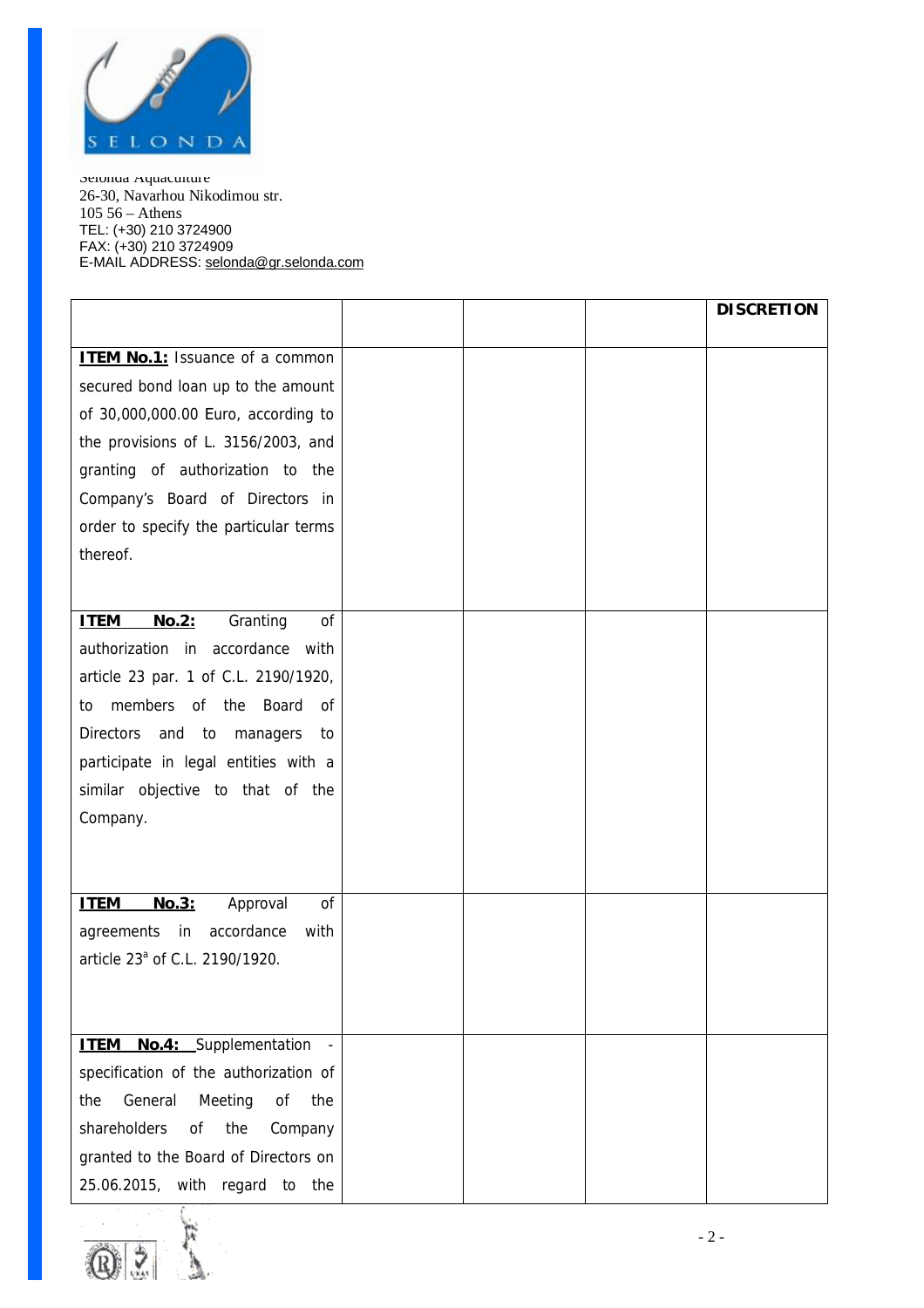

Seionua Aquacunure 26-30, Navarhou Nikodimou str. 105 5 6 – A th en s T E L : (+3 0 ) 210 3724900 FAX : (+3 0 ) 210 3724909 E-MAIL ADDRESS: s[elond](mailto:selonda@gr.selonda.com)a@gr.selonda.com

increase of the Company's share capital which was resolved on the same date, in order to determine the offer price of the shares in accordance with article 13 par. 6 of C.L. 2190/1920, namely the nominal value of the issued shares plus the value which will be credited to the reserve account by the subscription of shares above par. Ascertai nment that the condition set by the resolution of the General Meeting of the Company' s Sharehol ders dated 25. 06. 2015 has been met. Ascertainment that the abolition of the pre-emptive right of the existing shareholders of the Company in this share capi tal increase is unnecessary, provided that this is an increase through contribution in kind, in which no pre-emptive right of the existing shareholders is acquired in accordance with the Law and the Company's Articles of Associati on.

**I T E M N o.5 :** Several announcements. Please mark your vote by an √

or<br>Other (to be sufficiently described)

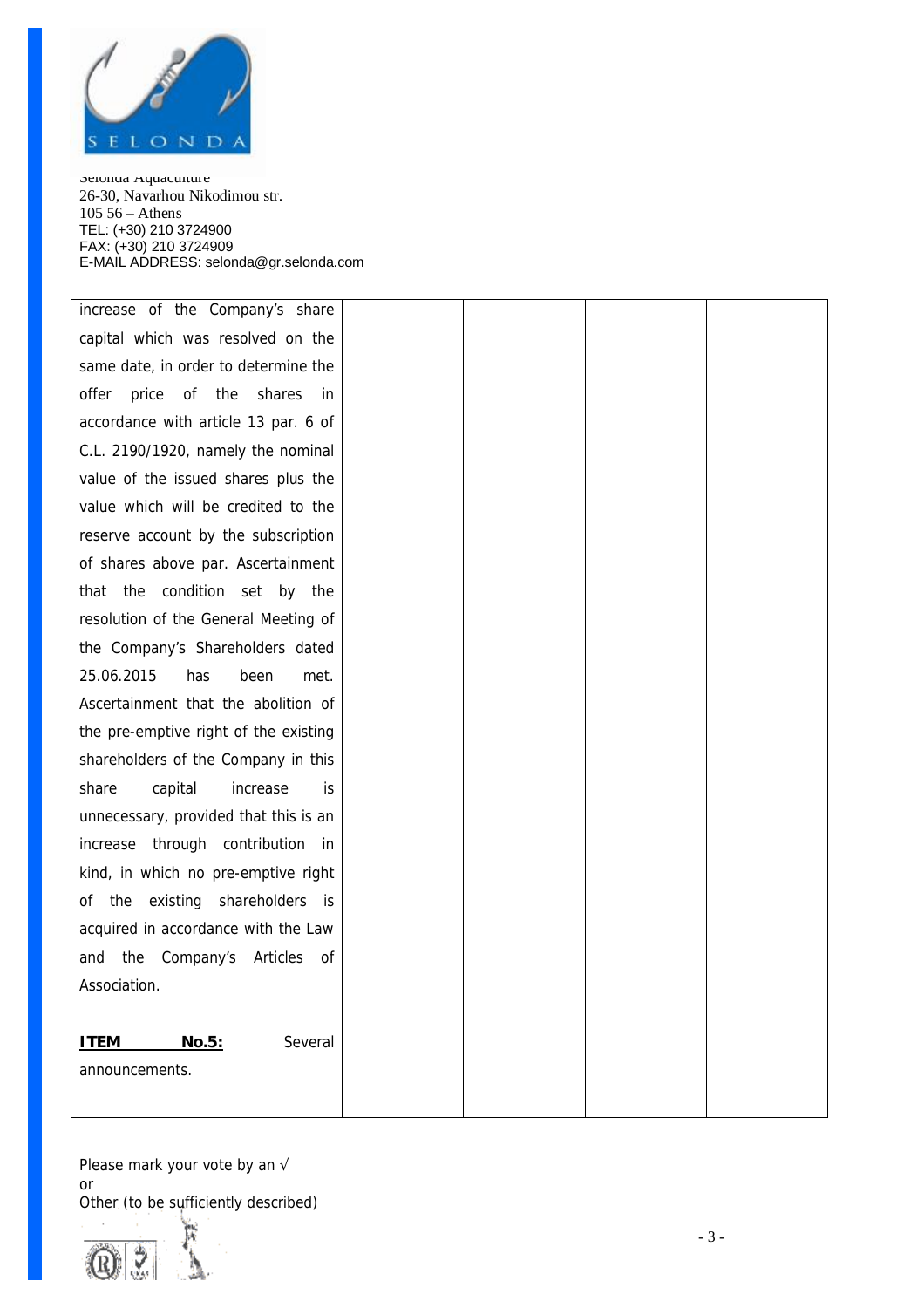

Selonda Aquaculture 26-30, Navarhou Nikodimou str. 105 56 – Athens TEL: (+30) 210 3724900 FAX: (+30) 210 3724909 E-MAIL ADDRESS: [selonda@gr.selonda.com](mailto:selonda@gr.selonda.com)

………………………………………………………………………………………………………………………………………………………………… …………………………………………………………....................................................................................

(The shareholder who will opt to vote through proxy voting, letting the Proxy to vote according to his own free *judgment, should examine whether he is obliged to notify this authorization pursuant to the Law 3556/2007)* 

I would like to inform you that I have already informed the Proxy/ies regarding the acknowledgement's obligation pursuant to article 28a, par. 3 of the Law 2190/1920.

## **Voting rules if there are more than one (1) Proxy**

*In case of appointment of more than one Proxy the following occur:* 

*All the Proxies act jointly*

*All the Proxies act separately*

*If more than one Proxies attend the General Meeting, all the Proxies will act jointly*

Please mark your vote by an  $\sqrt{ }$ 

or

Other (to be sufficiently described)

………………………………………………………………………………………………………………………………………………………………… …………………………………………………………....................................................................................

The present does not stand if I acknowledge to the Company, at least three (3) days prior to the Extraordinary General Meeting, a written recall of the present letter.

## ….-….-2016

The empowered Shareholder

[*signature & seal (for legal entity)*]

**Please send the present proxy form to the Company's Investors' Relations' Department, at 30, Navarchou Nikodimou street, Plaka, Athens, to the attention of Mrs. Andromahi Papatoli, tel. 210 37 24 900.**